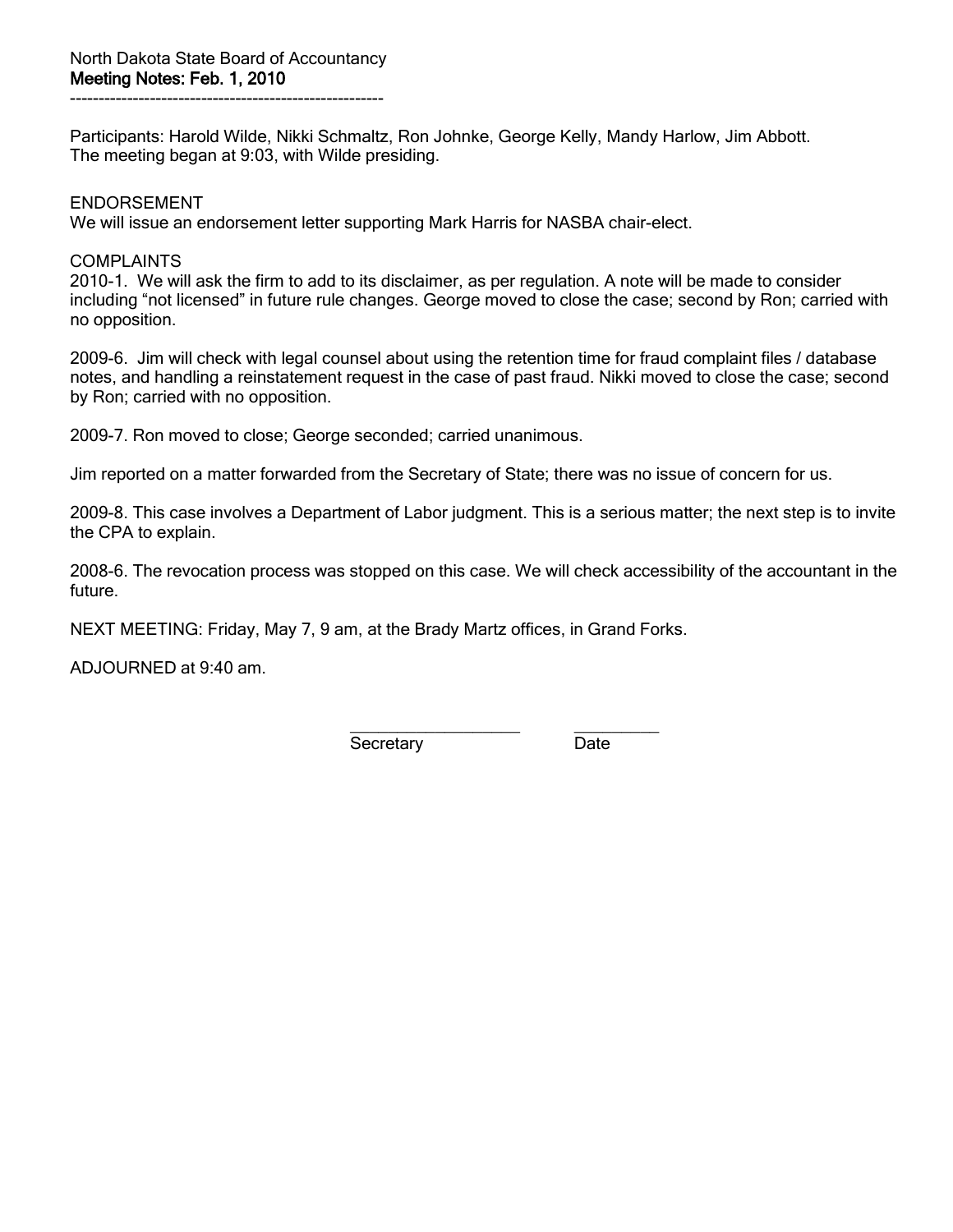-----------------------------------------------------------------

The meeting began at 9:07 am; in attendance were: Rick Lee, Nikki Schmaltz, George Kelly, Ron Johnke, Harold Wilde, Mandy Harlow and Jim Abbott

Minutes of 11/13/09 and 2/1/10 were approved on motion by Rick, second by Nikki; carried unanimous.

#### FINANCIAL MATTERS

Various questions were addressed. Nikki will be the voting delegate if she attends the NASBA Regional. Disbursements 12364 to 13444 were approved on motion by Nikki; second from George; carried unanimous. We will wait for new board to adopt the budget.

The representatives to the annual joint meeting will be George and Nikki (Rick if meeting is in Bismarck). Jim invited the group to notify him if any areas arise the group would like him to focus on. BREAK

#### PEER REVIEW

Stan Sandvik reported on the Society's Peer Review operation, including numbers of reviews, ratings, and typical problems. He raised the issue of financial statements being prepared by CPAs within entities that are not accounting firms or involved in peer review. The group discussed this issue. There is a specific law provision allowing financial statement preparation in manufacturing and sales situations. Jim will check with legal counsel regarding whether a peer review could be required in such situations, and what exactly the exclusion allows. Jim will check with Stan re. the circumstances he has found.

NEXT MEETING: Friday, July 9, at 9 am, at Brady Martz, in Grand Forks. Break

NASBA NOMINATIONS: As a practice, the Board will not endorse candidates, other than an ND person.

NASBA REPRESENTATIVE: Ted Lodden connected by phone at 11 am. He shared information about NASBA services and the regional meeting agenda. He mentioned that a peer review letter of comments will be held in a secure file. He also mentioned a healthcare integrity and protection reporting issue. A selection committee will work on finding a replacement for NASBA CEO, David Costello. Harold raised the issue of NASBA's financials being very healthy, therefore why are meeting registration and dues so high. NASBA is spending an amount comparable to dues income, for sponsoring state board attendance at meetings. Harold asked whether NASBA was responding to a major firm criminal indictment. Harold also asked about a NASBA-AICPA study of the 120/150 issue - we would like to see the results. Ted indicated they will get back to us on the issues raised.

MEAL EXPENSES: We had sought guidance from legal counsel regarding meal expenses; the practice is legal, but we will use a moderation approach regarding alcohol.

COMPLAINT RETENTION: We will request a retention period of 10 years for complaint files, but retaining those with disciplinary action for as long as the licensee is living.

REINSTATEMENT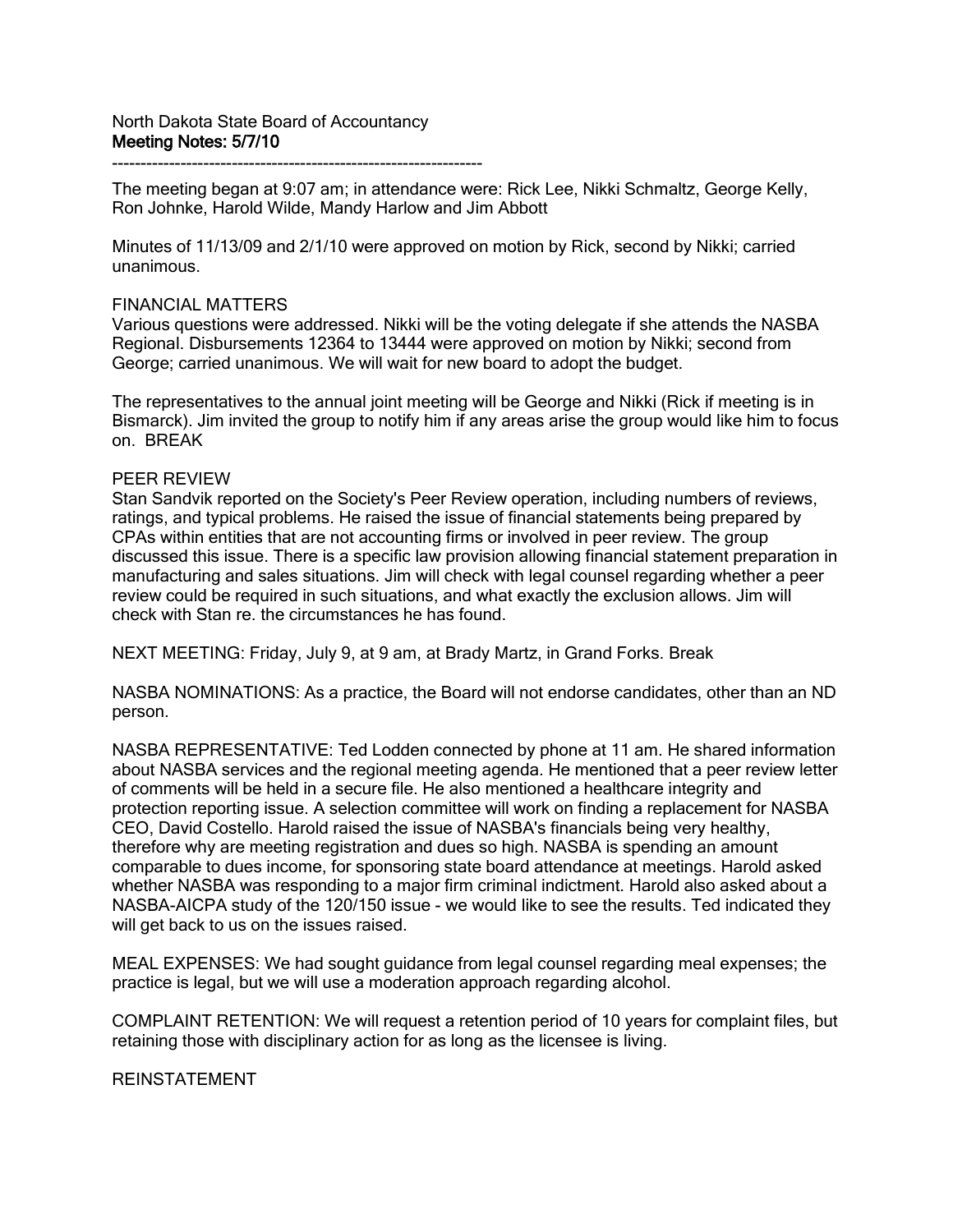5 years is considered to be proof of rehabilitation. Reinstatement will be granted to Siraj S. Fidai.

### POTENTIAL RULE CHANGES

The group discussed the late fee situation, and agreed to relinquishing a certificate when renewal is not completed by Aug. 31; licensees short on CPE would be allowed a make-up period ending Oct. 31. We will proceed with various rule changes; they will be reviewed by the Board.

For purposes of "retired" status, "employed" will be considered to be a paid situation, performing professional services typical of CPAs.

We will propose an addition to the disclaimer language, indicating the person or firm is not licensed.

We will use the concentration language as printed in the rule changes handout

### COMPLAINTS

Ron moved to close case 2010-3; second by Rick; carried unanimous. Case 2009-8: we will accept the surrender of the CPA certificate; the CPA will be required to respond adequately to the issues in the complaint file, before reinstatement will be granted. Case 2010-4. The accountant will be given until May 31 to respond to our inquiries and return related client records, or we will proceed with revocation [on motion by Ron, second by George; carried unanimous]. Case 2010-2: This matter will be tabled; we will require the accountant supply related correspondence to & from the AICPA. We will also ask for his most recent peer review material. We will examine his past CPE to determine if relevant CPE has been taken.

### CLIENT ISSUE

Jim reviewed an inquiry from a CPA related to a potential problem. However, the party has not sought the Board's action; no further action will be taken.

ADJOURNED: 1:24 pm.

\_\_\_\_\_\_\_\_\_\_\_\_\_\_\_\_\_\_ \_\_\_\_\_\_\_\_\_ Secretary Date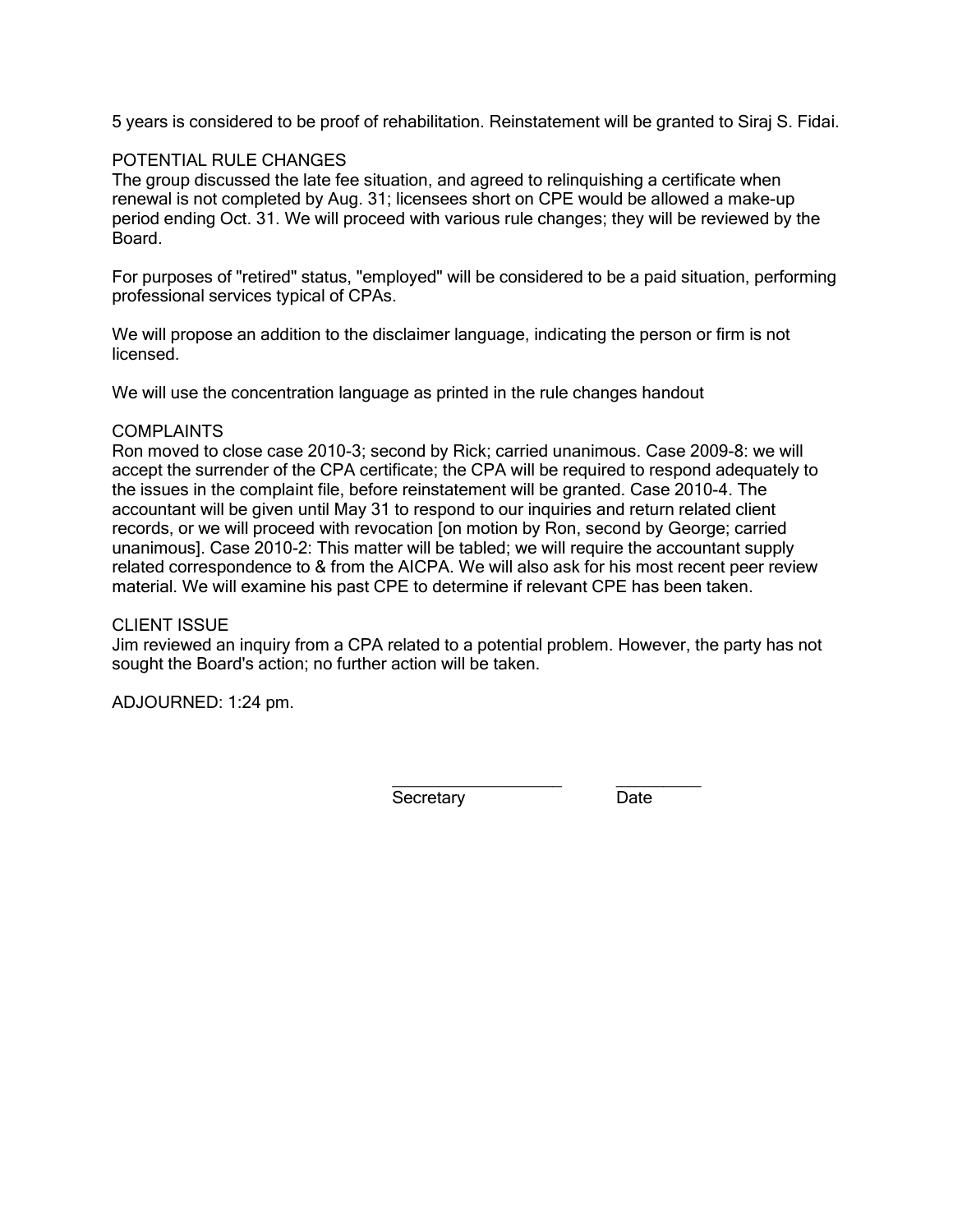The meeting began at 11:31. Participants: Ron Johnke, Nikki Schmaltz, George Kelly, Faye Miller (new board member), Rick Lee, Harold Wilde, Jim Abbott and Mandy Harlow.

OFFICER SELECTION: Rick was selected as President (Motion: George, Second: Nikki; carried). Harold Wilde joined the group for approximately 30 minutes. Ron was re-elected as Secretary.-Treasurer (Motion: Nikki, Second: Rick; carried).

MINUTES: Approved (Motion: Nikki; Second: Ron; carried).

\_\_\_\_\_\_\_\_\_\_\_\_\_\_\_\_\_\_\_\_\_\_\_\_\_\_\_\_\_\_\_\_\_\_\_\_\_\_\_\_\_\_\_\_\_

DISBURSEMENTS: Approved (Motion: George; Second: Nikki; carried).

BUDGET: Approved as amended [increase exam income to \$24K, change the payroll-related accounts to better reflect the Joint meeting decisions] (Motion: George; Second: Ron; carried).

PRESENTATION: Ron made a presentation to Harold Wilde, who has ended his service on the Board.

AUDIT: Approved (Motion: Nikki; Second: George; carried).

RULE CHANGES: The group agreed to not propose additional disclaimer language. We will require submission of a Peer Review report or oversight acceptance letter, using a yearly or three-year submission (whichever is easiest). There was an encouragement to make sure new firm peer reviews are completed. The group agreed to propose a higher reinstatement fee -- \$250. For purposes of retired status, we will keep the interpretation of "working" as is -- not working in any capacity. We will propose that the term "retired" be used whenever the credential is used by a retired CPA or LPA.

The rule changes will be held for the time being.

NASBA REGIONAL: Nikki and Jim shared comments about the meeting.

LEASE RENEWAL: Ron moved to approve a 5 year extension; Second: George; carried.

COMFORT LETTERS FOR BANKS: The group discussed the issue, but took no action.

CONVENTION: Rick will represent the Board at the upcoming New CPA Banquet.

NON-RENEWALS: Various licensees have recently been terminated ("involuntarily relinquished"), but some are based within the State. We will have legal counsel issue a letter to these, indicating that they are not licensed, etc., and that the next step will involve court action if they hold out as CPAs. We will check their holding out status in approximately a month.

COMPLAINTS: Case 2010-2. AICPA is also involved in this matter. We will monitor this situation.

Case 2010-4 and 2009- 8. These two cases were closed (Motion: Ron; second: George; carried).

Case 2010-5. We will conduct a preliminary review, when more information is obtained.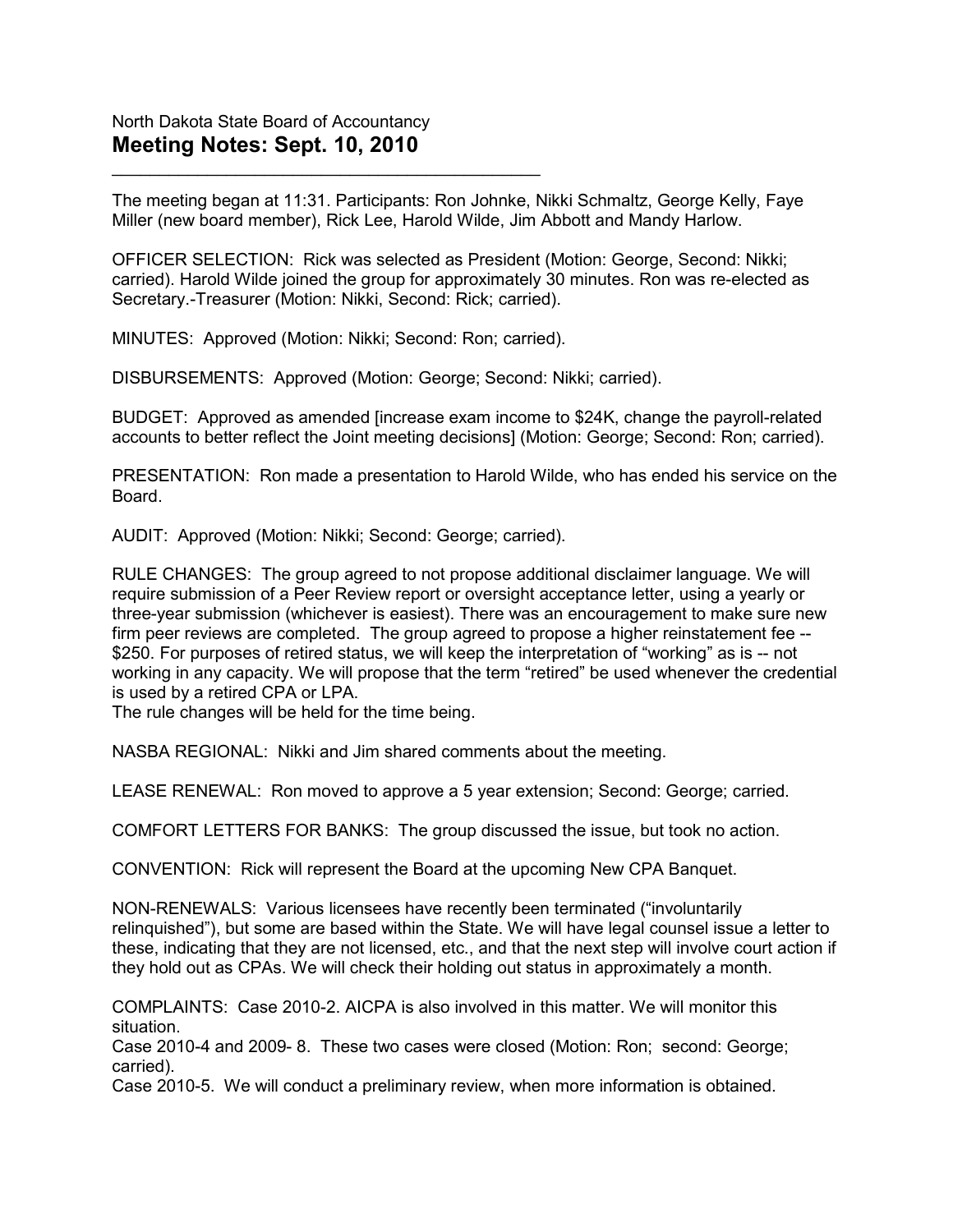REINSTATEMENTS: Approved for Nowak and Farish (Motion: Nikki; Second: Faye; carried).

SPECIAL REQUEST: candidate's request for a waiver of the 150 hour provision was not approved.

NEXT MEETING: Nov. 19, 2010, 11:30 am, Grand Forks.

ADJOURNED, at 1:37 pm.

Secretary Date

\_\_\_\_\_\_\_\_\_\_\_\_\_\_\_\_\_\_ \_\_\_\_\_\_\_\_\_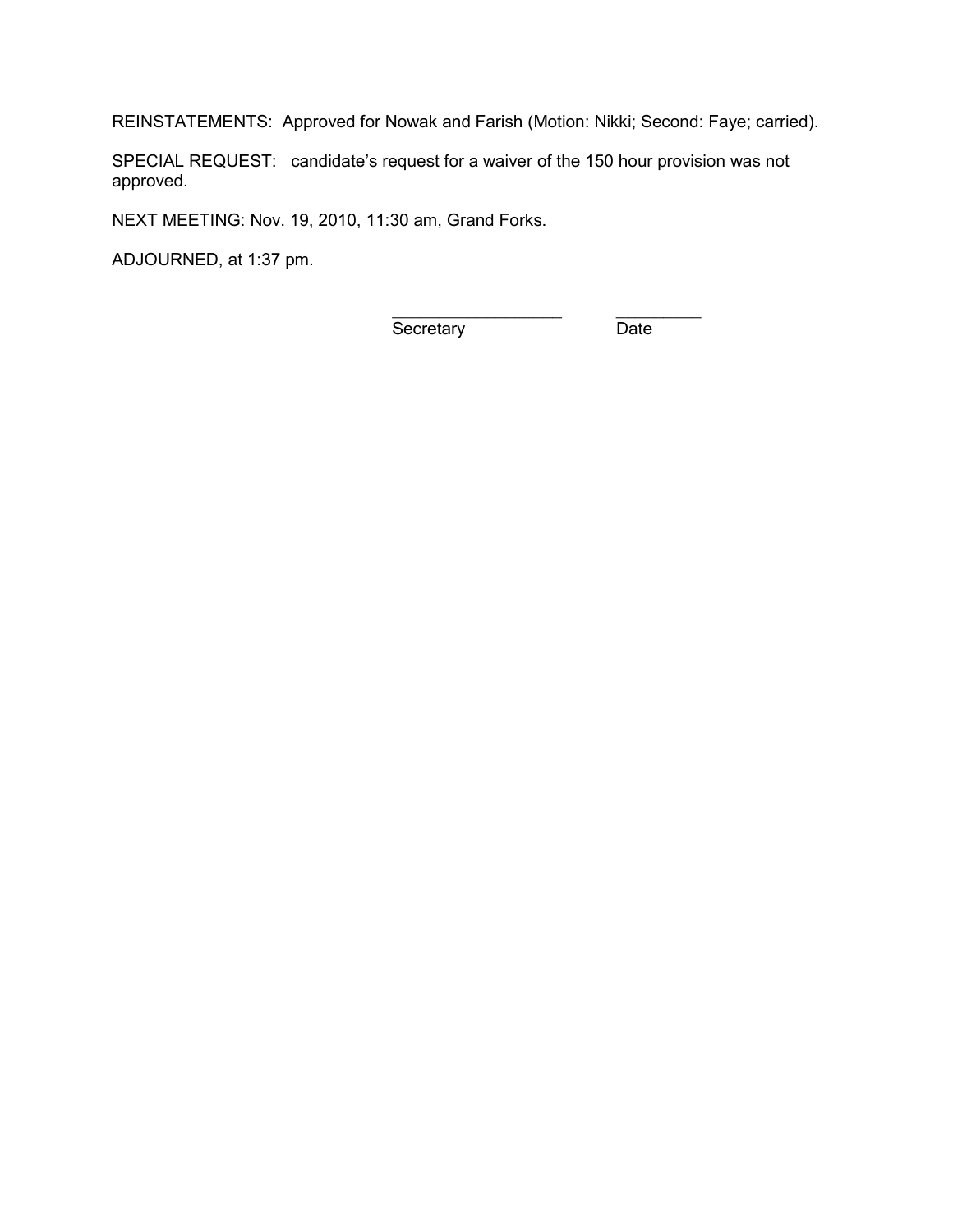## North Dakota State Board of Accountancy

# **Meeting Notes: Nov. 19, 2010; 11:30 am**

\_\_\_\_\_\_\_\_\_\_\_\_\_\_\_\_\_\_\_\_\_\_\_\_\_\_\_\_\_\_\_\_\_\_\_\_\_\_\_\_\_\_

The session was called to order at 11:34. Ron Johnke presided during the meeting. Participants were: Ron Johnke, George Kelly, Nikki Schmaltz, Rick Lee & Faye Miller by phone, Jim Abbott, Mandy Harlow.

MINUTES: Rick moved to accept the Sept. 10, 2010 minutes; second by Faye; carried.

## FINANCIAL REPORT

Nikki moved to approve the disbursements [13552 & 13555 to 13670] and the October financial reports; George seconded; carried. The Board was briefed on internal control processes that are being used -- checking and brokerage statements being sent directly to the Secretary for review; unclear transactions are questioned with staff; statements are then sent on to the office. The past audit qualification related to segregation of duties issue has been resolved.

## NASBA ANNUAL MEETING

Various aspects of the meeting were addressed, including the IRS Taxpayer registration process, etc. As for the IRS enforcement database, if it is not searchable by state, we could suggest this feature to the IRS. Other states incur substantial default rates with their auditing of CPE records. Our current CPE review processes were reviewed. All forms are examined, with questionable items being checked with the CPA.

A small sample is audited, with verification being requested from the filer. A sample of forms that claim home-state exemption are verified with the home state. We do not accept CPE claims without the proper details. Of 3000 licensees, approximately 75% list education. In times past a larger sample was audited. Staff will visit with other states regarding the percentage of licensees audited, what type of infractions they are finding. Perhaps we will need to audit more self-study. We will also ask about how they assure the relevance of taken CPE to the licensee's work areas. Only a few boards are fully independent agencies – including NC, ND, TX; some have public members.

## REINSTATEMENTS

Nikki moved approval of the requested reinstatements (one pending a written request filed by 12/31; otherwise their funds will be returned); George seconded; carried. Jim will check on the ability of the president or acting presiding officer to take part in motions and voting. Faye moved approval of three firm permit reinstatements (subject in one case to payment of remaining fees); Nikki seconded; carried. We will not change the status of two that later contacted the Board. Faye moved that public notice be issued on the board website, within ALD and the Society newsletter and the newspaper; Rick will have authority to determine other next steps, based on the options legal counsel provides; George seconded; carried.

# PRACTICE SUPPORT PROGRAM - UPDATE

Jim informed the group of the Society's practice continuation and EAP program pursuits. Funding could come from Society or Board, although board funding was questioned. Another approach could be to have a board-approved licensee assess the ongoing fitness of a licensee